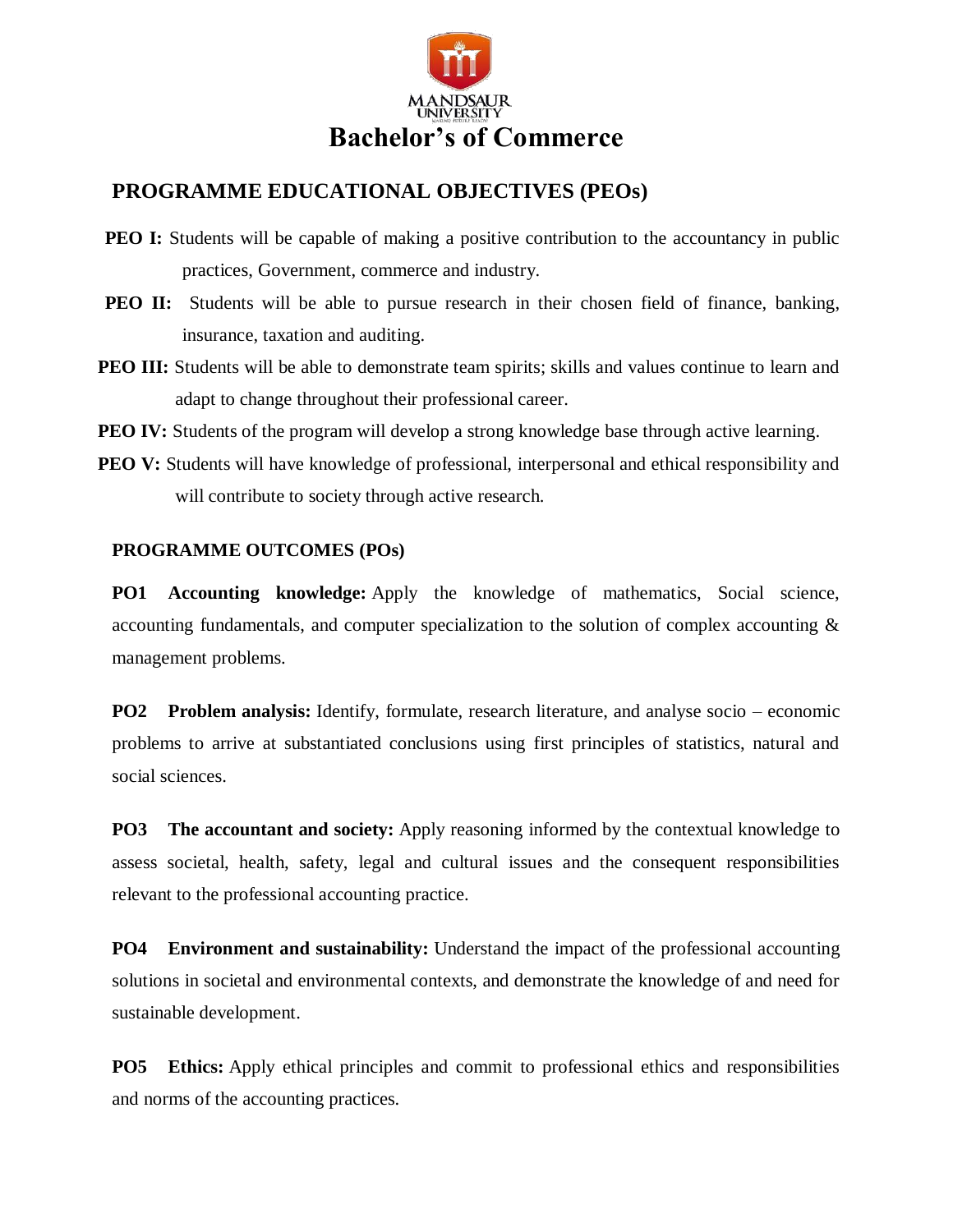**PO6 Communications:** Communicate effectively with the accounting professional & IT community and with society at large. Be able to comprehend and write effective reports documentation. Make effective presentations, and give and receive clear instructions.

**PO7 Project management and finance:** Demonstrate knowledge and understanding of management & software engineering principles and apply these to one's own work, as a member and leader in a team. Manage project in multidisciplinary environments.

## **PROGRAMME SPECIFIC OUTCOMES (PSOs)**

**(A)**

**PSO – 1:** Students will be able to demonstrate progressive learning of various tax issues and tax forms related to individuals.

**PSO – 2:** Students will demonstrate progressive affective domain development of values, the role of accounting in society and business.

**PSO – 3:** Students will learn relevant financial accounting career skills, applying both quantitative and qualitative knowledge to their future careers in business.

**PSO – 4:** Learners will gain thorough systematic and subject skills within various disciplines of commerce, business, accounting, economics, finance, auditing and marketing.

**PSO–5:** Learners will be able to prove proficiency with the ability to engage in competitive exams like CA, CS, ICWA and other courses.

**PSO – 6:** Learners can also acquire practical skills to work as tax consultant, audit assistant and other financial supporting services.

**PSO -7:** Learners will be able to do higher education and advance research in the field of commerce and finance.

## **(B) Suggested carrier opportunities:**

- Banker
- Government Jobs in PSU's
- Legal Advisor
- Chief Accountant / Chief Internal Auditor
- Certified Management Accountant / CFA